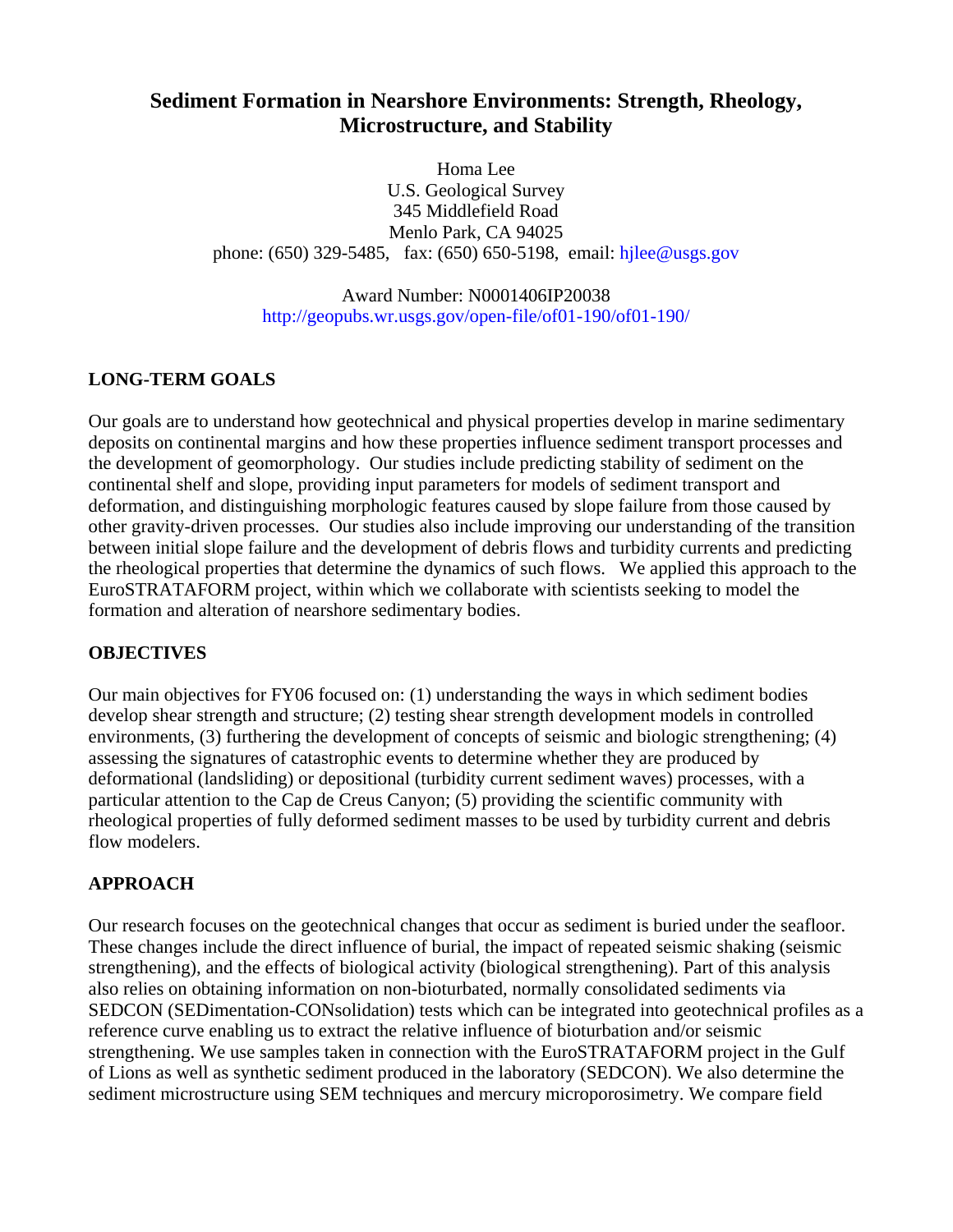| <b>Report Documentation Page</b>                                                                                          |                                                                                                                                                                                                                                                                                                                                                                                                                                                                                                                                                                                                                                                                                                                                                                                                          |                              |                                | Form Approved<br>OMB No. 0704-0188                  |                           |
|---------------------------------------------------------------------------------------------------------------------------|----------------------------------------------------------------------------------------------------------------------------------------------------------------------------------------------------------------------------------------------------------------------------------------------------------------------------------------------------------------------------------------------------------------------------------------------------------------------------------------------------------------------------------------------------------------------------------------------------------------------------------------------------------------------------------------------------------------------------------------------------------------------------------------------------------|------------------------------|--------------------------------|-----------------------------------------------------|---------------------------|
| does not display a currently valid OMB control number.                                                                    | Public reporting burden for the collection of information is estimated to average 1 hour per response, including the time for reviewing instructions, searching existing data sources, gathering and<br>maintaining the data needed, and completing and reviewing the collection of information. Send comments regarding this burden estimate or any other aspect of this collection of information,<br>including suggestions for reducing this burden, to Washington Headquarters Services, Directorate for Information Operations and Reports, 1215 Jefferson Davis Highway, Suite 1204, Arlington<br>VA 22202-4302. Respondents should be aware that notwithstanding any other provision of law, no person shall be subject to a penalty for failing to comply with a collection of information if it |                              |                                |                                                     |                           |
| <b>1. REPORT DATE</b><br>2006                                                                                             |                                                                                                                                                                                                                                                                                                                                                                                                                                                                                                                                                                                                                                                                                                                                                                                                          | 2. REPORT TYPE               |                                | <b>3. DATES COVERED</b><br>00-00-2006 to 00-00-2006 |                           |
| <b>4. TITLE AND SUBTITLE</b>                                                                                              |                                                                                                                                                                                                                                                                                                                                                                                                                                                                                                                                                                                                                                                                                                                                                                                                          |                              |                                | 5a. CONTRACT NUMBER                                 |                           |
| <b>Sediment Formation in Nearshore Environments: Strength, Rheology,</b><br><b>Microstructure, and Stability</b>          |                                                                                                                                                                                                                                                                                                                                                                                                                                                                                                                                                                                                                                                                                                                                                                                                          |                              |                                | <b>5b. GRANT NUMBER</b>                             |                           |
|                                                                                                                           |                                                                                                                                                                                                                                                                                                                                                                                                                                                                                                                                                                                                                                                                                                                                                                                                          |                              |                                | 5c. PROGRAM ELEMENT NUMBER                          |                           |
| 6. AUTHOR(S)                                                                                                              |                                                                                                                                                                                                                                                                                                                                                                                                                                                                                                                                                                                                                                                                                                                                                                                                          |                              |                                | <b>5d. PROJECT NUMBER</b>                           |                           |
|                                                                                                                           |                                                                                                                                                                                                                                                                                                                                                                                                                                                                                                                                                                                                                                                                                                                                                                                                          |                              |                                | <b>5e. TASK NUMBER</b>                              |                           |
|                                                                                                                           |                                                                                                                                                                                                                                                                                                                                                                                                                                                                                                                                                                                                                                                                                                                                                                                                          |                              |                                | <b>5f. WORK UNIT NUMBER</b>                         |                           |
| 7. PERFORMING ORGANIZATION NAME(S) AND ADDRESS(ES)<br>U.S. Geological Survey, 345 Middlefield Road, Menlo Park, CA, 94025 |                                                                                                                                                                                                                                                                                                                                                                                                                                                                                                                                                                                                                                                                                                                                                                                                          |                              |                                | 8. PERFORMING ORGANIZATION<br><b>REPORT NUMBER</b>  |                           |
| 9. SPONSORING/MONITORING AGENCY NAME(S) AND ADDRESS(ES)                                                                   |                                                                                                                                                                                                                                                                                                                                                                                                                                                                                                                                                                                                                                                                                                                                                                                                          |                              |                                | 10. SPONSOR/MONITOR'S ACRONYM(S)                    |                           |
|                                                                                                                           |                                                                                                                                                                                                                                                                                                                                                                                                                                                                                                                                                                                                                                                                                                                                                                                                          |                              |                                | 11. SPONSOR/MONITOR'S REPORT<br>NUMBER(S)           |                           |
| 12. DISTRIBUTION/AVAILABILITY STATEMENT                                                                                   | Approved for public release; distribution unlimited                                                                                                                                                                                                                                                                                                                                                                                                                                                                                                                                                                                                                                                                                                                                                      |                              |                                |                                                     |                           |
| <b>13. SUPPLEMENTARY NOTES</b>                                                                                            |                                                                                                                                                                                                                                                                                                                                                                                                                                                                                                                                                                                                                                                                                                                                                                                                          |                              |                                |                                                     |                           |
| 14. ABSTRACT                                                                                                              |                                                                                                                                                                                                                                                                                                                                                                                                                                                                                                                                                                                                                                                                                                                                                                                                          |                              |                                |                                                     |                           |
| <b>15. SUBJECT TERMS</b>                                                                                                  |                                                                                                                                                                                                                                                                                                                                                                                                                                                                                                                                                                                                                                                                                                                                                                                                          |                              |                                |                                                     |                           |
| <b>16. SECURITY CLASSIFICATION OF:</b>                                                                                    | 17. LIMITATION OF<br><b>ABSTRACT</b>                                                                                                                                                                                                                                                                                                                                                                                                                                                                                                                                                                                                                                                                                                                                                                     | 18. NUMBER<br>OF PAGES       | 19a. NAME OF                   |                                                     |                           |
| a. REPORT<br>unclassified                                                                                                 | b. ABSTRACT<br>unclassified                                                                                                                                                                                                                                                                                                                                                                                                                                                                                                                                                                                                                                                                                                                                                                              | c. THIS PAGE<br>unclassified | Same as<br><b>Report (SAR)</b> | 7                                                   | <b>RESPONSIBLE PERSON</b> |

| <b>Standard Form 298 (Rev. 8-98)</b> |
|--------------------------------------|
| Prescribed by ANSI Std Z39-18        |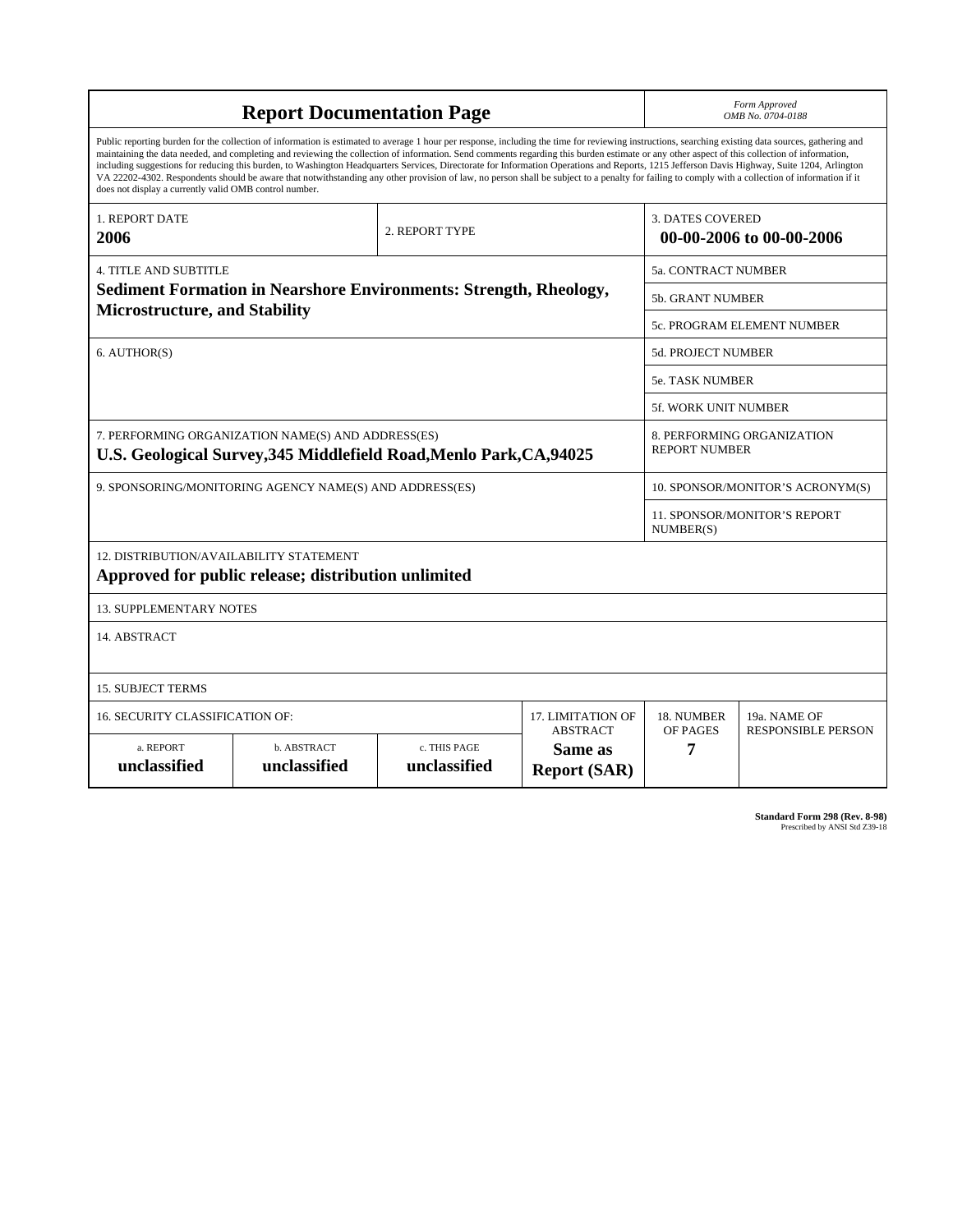geotechnical and microstructure profiles with those developed in the laboratory following the application of compressive loads. This will help ascertain the significance of seismic and biological strengthening in altering geotechnical profiles. Some of the observed behavior, when evaluated on cores, may have been influenced by the effect of gas dissolution leading to sample disturbance. This is being evaluated by coupling CATSCAN imaging and geotechnical properties of the cores obtained as part of EuroSTRATAFORM and PROMESS projects with *in situ* penetration test results available as part of the PROMESS project.

Key individuals, at Laval: Jacques Locat, Mylène Sansoucy, Geneviève Cauchon-Voyer, Serge Leroueil, and Pierre Therrien: strength and compressibility measurements, SEM studies, rheology measurements, and simulation of sediment accumulation; at the USGS: Homa Lee, Dianne Minasian, Pete Dartnell, Kevin Orzechf and Brad Carkin: physical property logs of sediment cores and relations between geotechnical and classification properties, algorithms relating sediment properties, environmental factors, and slope stability within the framework of a GIS, and strength development from seismic shaking. Partners in Europe are N. Sultan (France), M. Canals and R. Urgeles (Spain), and F. Trincardi (Italy). D. Orange, partner in EuroSTRATAFORM has also been participating in our work.

#### **WORK COMPLETED**

During FY 06, we completed work related to geotechnical (Figure 1) and microstructural (Cauchon-Voyer et al. 2005) characterization of PROMESS deep boring samples along with geotechnical profiles of selected cores from the Cap de Creus Canyon (CCC, Figures 2 and 3) collected as part of the October 2004 EuroSTRATAFORM cruise (leg 2). All the CCC cores were logged onboard the Oceanus using the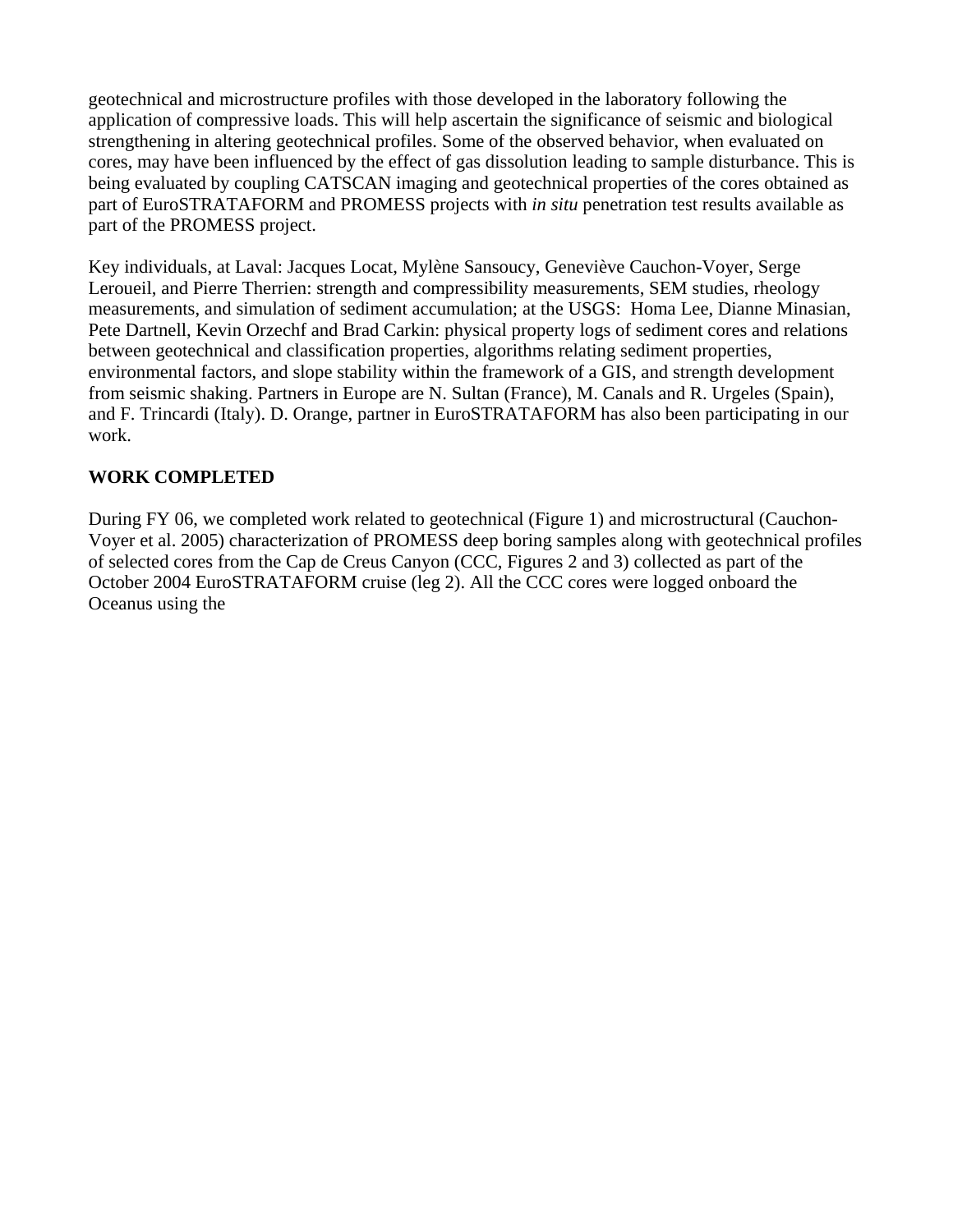

*Figure 1. Shear strength profiles for the Adriatic PROMESS site (PRAD2) showing the relation between measurements obtained using different techniques. Direct simple shear testing conducted at the USGS partly corrects for coring disturbance which affects vane shear measurements and also allows us to evaluate the influence of cyclic (earthquake) loading. Vane shear testing was conducted by our European partners.* 

USGS Multi Sensor Core Logger, and deck work also included fall cone testing and water content measurement. Once at Laval, all the CCC cores were run through the CATSCAN (Sansoucy *et al.* 2005). Seven, approximately 25 cm long subsections from the deep PROMESS borings in the Adriatic Sea and Gulf of Lions were provided to the USGS and Laval by our European collaborators. These subsections were analyzed in detail with the CATSCAN system in order to determine the effect of gas disturbance on the sampling quality and strength. Work on these PROMESS cores also included detailed physico-chemical, mineralogical, microstructural, porosimetry, and geotechnical analyses (Cauchon-Voyer et al. 2005). Geotechnical testing on CCC cores was conducted both at Laval and at the USGS, and included Atterberg limits, water content, strength tests (intact and remolded) using the Swedish fall cone testing, and cyclic and static direct simple shear tests (at USGS). Rheological tests were carried out on a selected mixture of CCC samples. Work completion in FY06 also included papers prepared for various conferences and journals (Cauchon-Voyer *et al.* 2005; Lee *et al.,* 2005;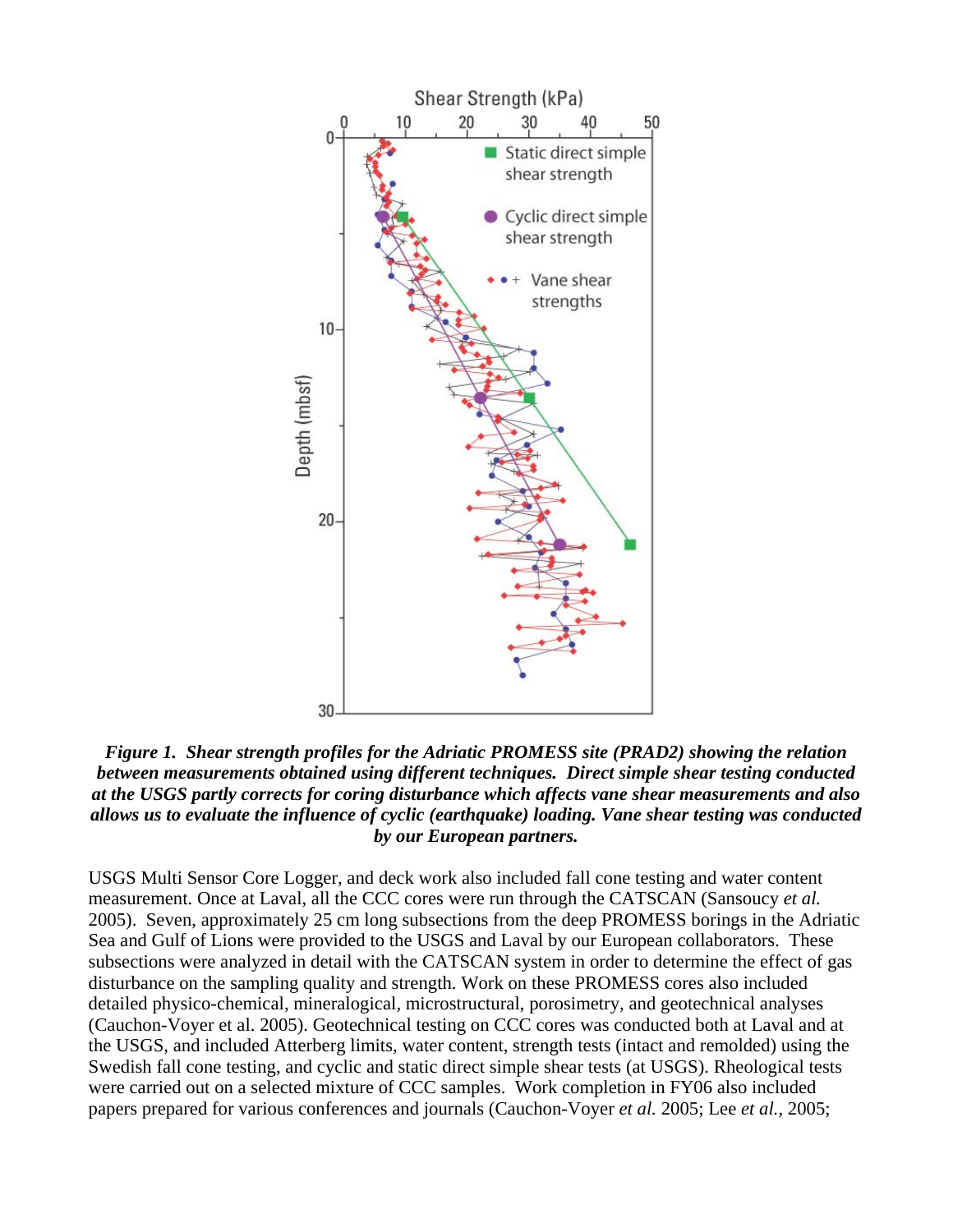Sansoucy *et al.* 2005). FY06 also included the completion of a major contribution to the Master Volume of STRATAFORM (Lee, Locat*, et al.,* 2005, ch. 5).

# **RESULTS**

Our analysis of CCC cores focused on specific sites indicated in Figure 2. The selected area is located on the north side of the canyon in water depths ranging between 280m and 750m. This sector presents evidence of landsliding which has led to the accumulation of debris at the toe of the slope. The headwall escarpment is about 30m high and has a slope of 27°, whereas the failure plane is inclined at about 20° and is about 450m wide. The slope of the debris where sample PCFL-665 was taken is at about 5° reducing to about 1° near the thalweg. Sample PCFL-665 was analyzed to determine the nature of the sediments along with the geotechnical and rheological properties**.** Our primary objective is to understand the development of instability along the canyon wall and also how slope failure influences canyon formation. First we defined the slope profile (extracted from Figure 2) and characterized the slope sediment using various geotechnical tests (Figure 3) either onboard (e.g., multi sensor core logger) or in the lab (CATSCAN and strength profiles). To achieve this, a series of cores were selected along the slope of part of the canyon shown within the white rectangle of Figure 2.



*Figure 2. Multibeam image (Orange et al. 2006) of the upper part of Cap de Creus Canyon area, the study site (shown as a white rectangle) and the sample site for the geotechnical profile shown in Figure 3.*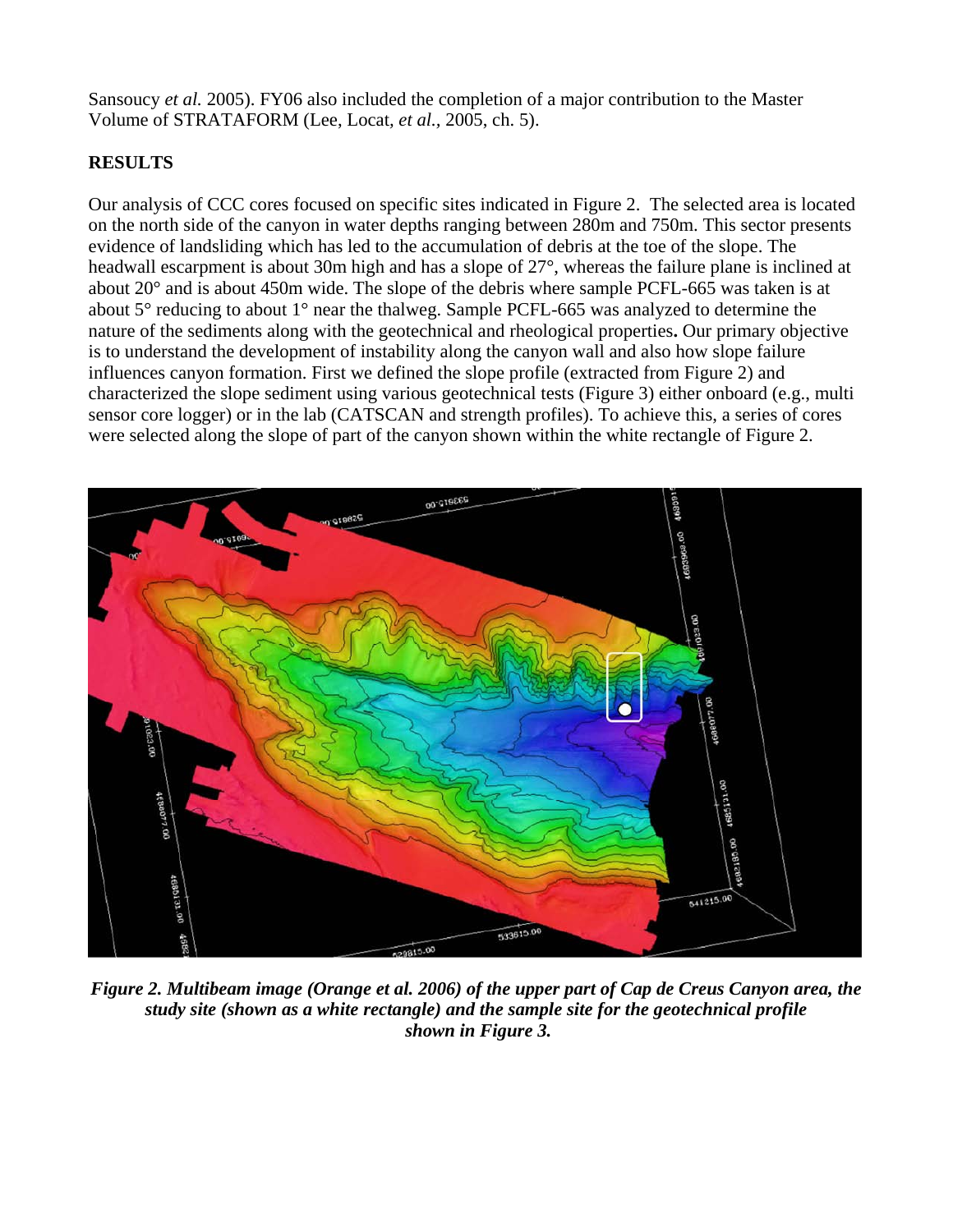The geotechnical profile (Figure 3) illustrates two facies: a homogenous (hemipelagic ?) brownish grey clay with a plasticity index of about 47% and a bluish grey clay of lower plasticity index (24%) and variable water content which is present in the form of clasts reaching about 5cm in diameter and having a water content around 40%. The bluish grey clay is interpreted as corresponding to a debris flow event. At least three events can be identified in the core. The water content, liquidity index and strength profiles are also quite different between the two units. The hemipelagic clay exhibits a typical decrease in water content and liquidity index and an equivalent increase in strength with depth. In the debris flow units, the water content, liquidity index and strength in the fine portion just above the clast layer are nearly constant. Reasons for these differences are being investigated, The geotechnical profile (Figure 3) of this zone suggests that depositional events, such as debris flows and turbidity currents, occur frequently, under a more or less erosive regime. The geotechnical and rheological properties have been used for failure (sliding conditions) and post-failure analyses (mobility). The stability of the flank has been analyzed with Slope/W, using limit equilibrium methods. The analysis of the initial geometry with drained conditions indicates that the flank is stable, with a static safety factor of 1,7 (neglecting any seismic our excess pore pressure effects). Results of various scenarios of failure development have been tested, and show that axial incision appears to be the main instability process, and leads to drained failures. Post-failure evolution has been modeled with Bing software (Imran et al. 2003). Final length and height of the deposit has been analyzed for different initial sliding mass geometries. The analysis has shown that the deposition of soft mudflow layers could only occur by considering superficial failures originating just above the toe of the slope.



*Figure 3. Geotechnical properties of sediment in the lower portion of Cap de Creus Canyon.*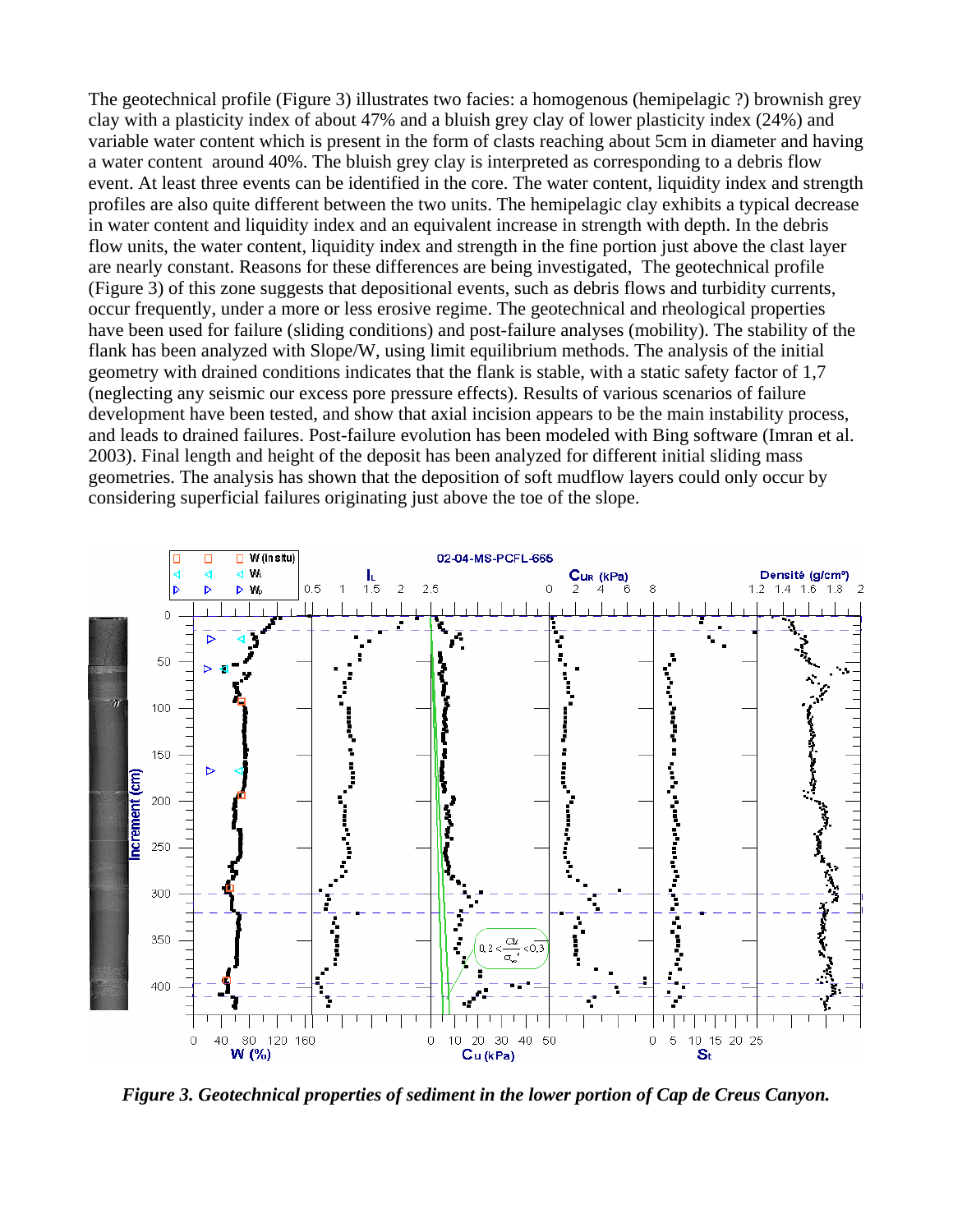# **IMPACT/APPLICATION**

Results obtained in FY06 provide a unique opportunity to clearly demonstrate the potential use of geotechnical profiles to determine the nature of the sediment layer and evaluate their mode of formation. Our results can also be used to improve strength development models used for analyzing sediment accumulation and stability.

# **TRANSITIONS**

Geotechnical profiles, SEM work and cyclic direct simple shear stress tests are used by our partners in assessing sediment formation and, in some cases, evaluating the potential role of gas charging on geotechnical properties. Our CATSCAN analyses and multi-sensor track profiling of various cores illustrate the value of using these non-destructive methods to study sediment architecture and properties. Rheological properties are being used by modelers to represent debris flows (Imran *et al.* 2001). Our work has been presented to offshore research groups interested in margins and in oil and energy development to acquaint them with advances in submarine slope stability and hazard analysis acquired as part of STRATAFORM and EuroSTRATAFORM. We contributed to a major effort in assembling our knowledge on submarine debris flows and their consequences (Locat and Lee 2005) and in risk assessment (Nadim and Locat 2005). We also transferred our knowledge developed as part of STRATAFORM to those interested in mass movement analysis (Locat 2005).

### **RELATED PROJECTS**

Lee has developed a USGS project to investigate sediment and pollutant transport on the Los Angeles margin that uses techniques produced by STRATAFORM. The development of this project benefited from approaches developed within STRATAFORM. We have been very active in establishing IGCP-511: a UNESCO International Geological Cooperation Program on submarine mass movements and their consequences (2005-2009).

#### **REFERENCES**

Imran, J., Parker, G., Locat, J., and Lee, H., 2001. A 1-D numerical model on muddy subaqueous and subareial debris flows. Submitted to ASCE Journal of Hydraulic Engineering. 127: 959-968.

### **PUBLICATIONS**

Cauchon-Voyer, G., Locat, J., Lee, H., Sultan, N., Berné, S., Canals, M., and Trincardi, F., 2005. A comparative microanalysis of the Golf of Lions PRGL1-5 and Adriatic Sea PRAD2-5 sediments physico-chemical properties and microstructure. Salamanca Annual meeting. [published]

García-García, A., Orange, A., Lorenson, T., Tesi,T., DeGeest, A., Mullenbach, B., Miserocchi, S., Schoolmeester, T., Levey, M., Fabres, J., Herbert, I., Canals, M., Langone, L., Sansoucy, M.(2005) Flood deposits, acoustic properties, shallow gas and active processes in the Cap de Creus canyon. Abstracts Volume of Final EuroSTRATAFORM Meeting, 24-27 October 2005, Salamanca, Spain.

Lee, H., 2005. Undersea landslides: extent and significance in the Pacific Ocean, an update. Natural Hazards and Earth System Sciences, 5, 877-892 [refereed, pubglished]. Lee, H.J., Locat, J., Orzech, K., and Sansoucy, M., 2005. Shear strength development on continental

margins: from the laboratory to PROMESS. EuroStrataform, Salamanca Annual meeting [published]